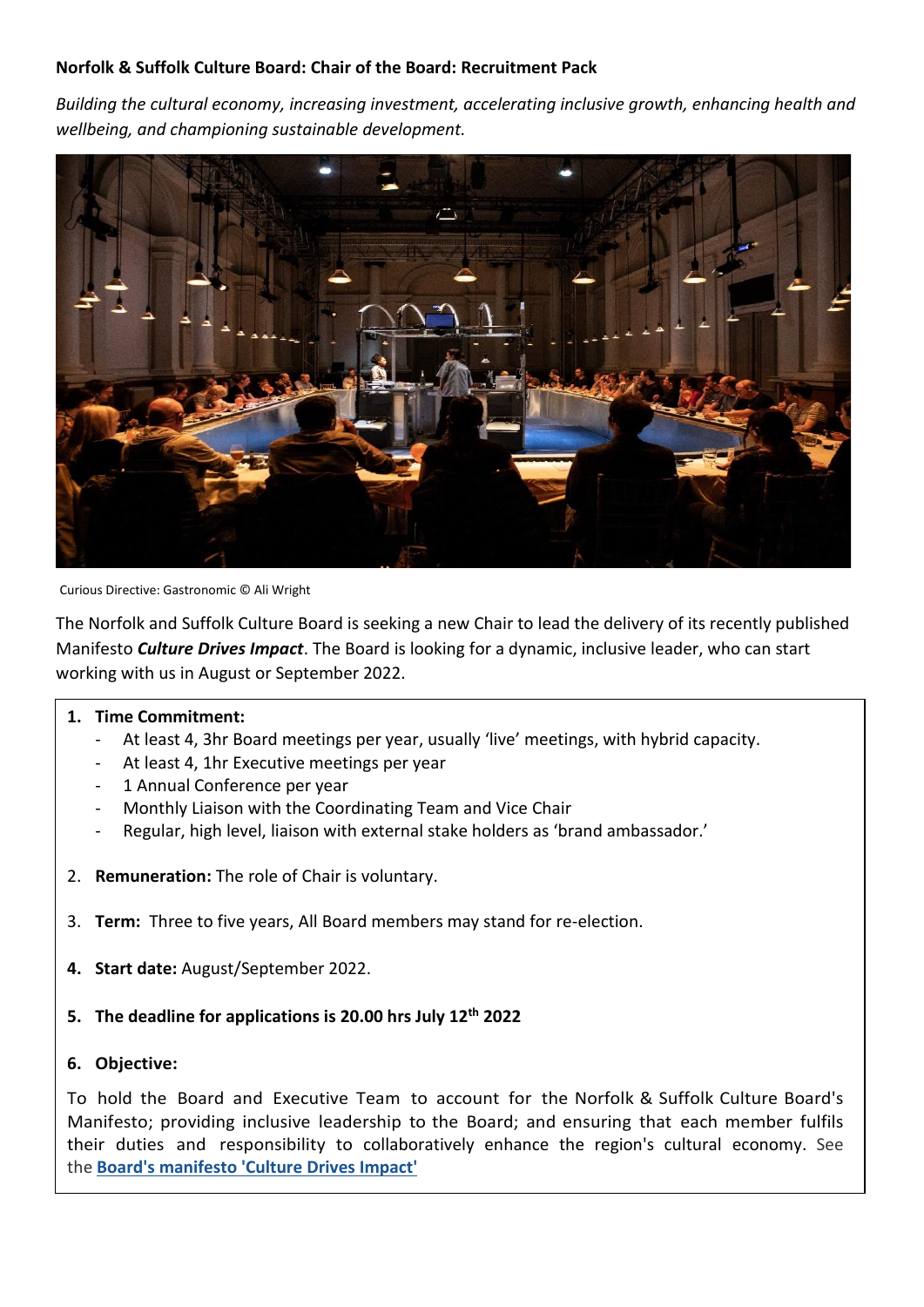# **1. Background:**

Since its establishment in 2012, the Norfolk and Suffolk Culture Board has worked across the cultural sector and with partners in other sectors to support culture-led growth. The Board has worked collaboratively to attract smart and impactful investment. This is evidenced by three major programmes, delivered by the Board:

- *Look Sideways East* (2014 2018) and *Head East* (2019 2023), collaborative cultural tourism programmes. See Head East [here](https://www.visiteastofengland.com/head-east)
- *StartEast* (2016 2019), the pioneering cultural enterprise programme. See the final evaluation [here](https://www.starteast.co.uk/wp-content/uploads/2018/10/StartEast-Evaluation-Report-FINAL.pdf)
- *Collaboration: Place: Change* (2019 2023), a Leadership Programme for senior, developing and emerging leaders in the arts and cultural sector across Norfolk and Suffolk. See [here](https://nationalcentreforwriting.org.uk/collaboration-place-change/?gclid=Cj0KCQjw2MWVBhCQARIsAIjbwoMRaYc0K5irZ7-z-vbCVLvGKwvy-iP7vcLsKcR1rEqb0bpFEsrSgCcaAlMvEALw_wcB)

These programmes underpin the role of the Board; it convenes and connects. These programmes come from collaborative partnership working and a shared approach across the arts, culture, higher education and the public sector. The Board brokers investment and partnerships which build capacity, expertise and sustainability.

The Board has recently launched its manifesto *Culture Drives Impact*. The manifesto commits to the continued development of the Norfolk & Suffolk Culture Board, which includes enhanced engagement across the whole cultural ecology. The Board is committed to facilitating exchange and building fresh partnerships where impact can be most felt and is most urgent.

As the Norfolk and Suffolk Culture Board, our challenge is to work with culture and non-culture partners to create ambitious collaborations that drive impact. The Chair's role is crucial. The Chair plays an ambassadorial role with partners, builds bridges across sectors and drives the conversation. The cultural organisations and local authority coordinators manage delivery.

The purpose of the Norfolk & Suffolk Culture Board is to collaboratively build the cultural economy in the area, increasing investment, accelerating inclusive growth, enhancing health and wellbeing, and championing sustainable development. The Board has an overarching objective to enhance the region's cultural profile, nationally and internationally. The Board provides an ambitious leadership platform for culture, working closely with partners to ensure culture drives impact.

The Culture Board is made up of up to 19 members. It has a Chair, a Vice Chair and an Executive Group. It is coordinated by the Arts leads from Norfolk and Suffolk County Councils.

# **2. Job Specification: Chair of the Norfolk & Suffolk Culture Board**

• **Principal Responsibilities** 

# **Strategic leadership**

- Provide leadership to Norfolk & Suffolk Culture Board, ensuring that Board members fulfil the aim of working collaboratively to build the cultural economy in the area.
- Deliver the commitments set out in the Board's Manifesto.
- Ensure that the Board provides an ambitious platform for culture, increasing investment, accelerating inclusive growth, enhancing health and wellbeing, and championing sustainable development.
- Enabling the Board to build effective strategic partnerships with health and wellbeing, Higher and Further Education, Sustainable Growth and Innovation.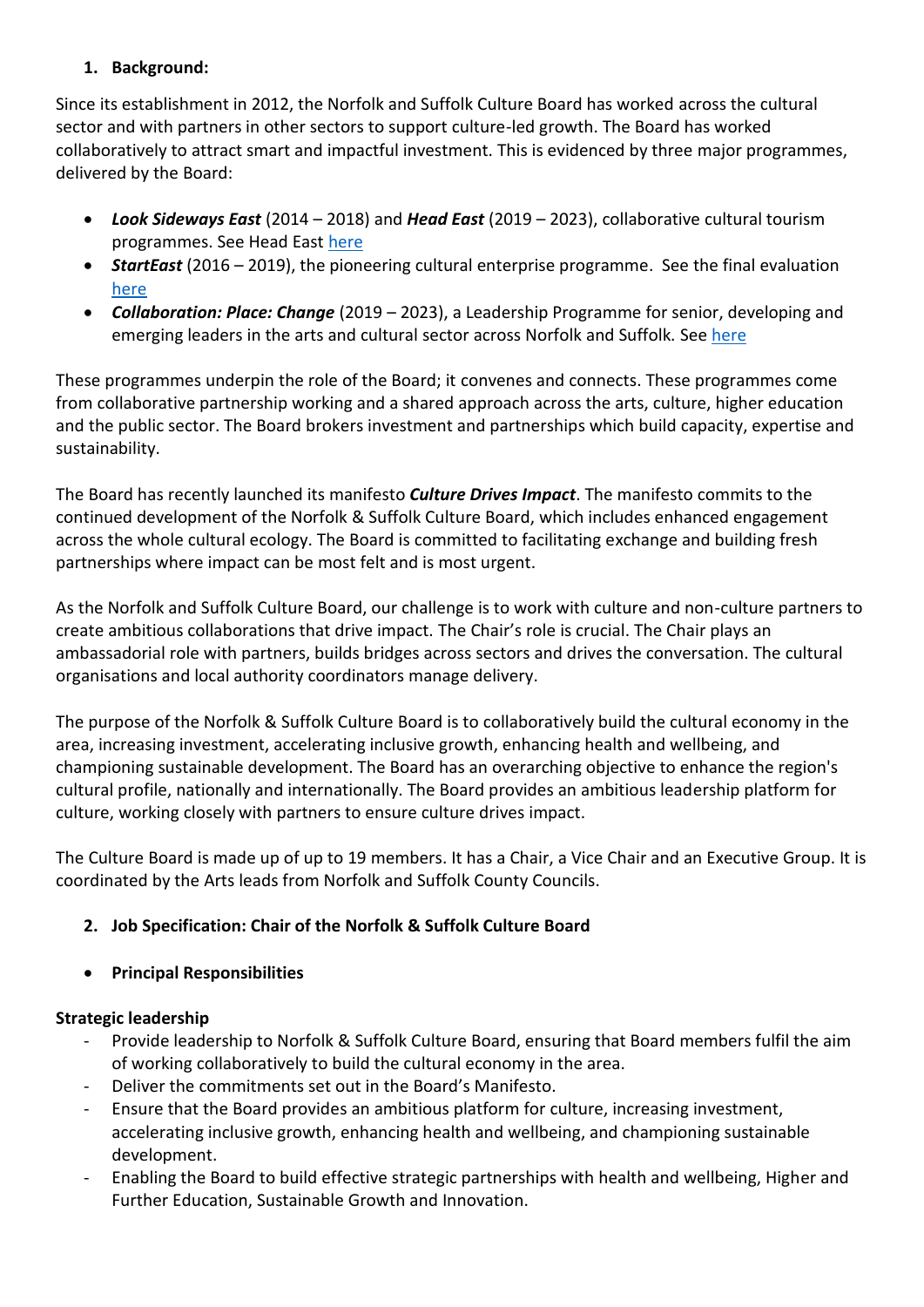#### **Governance**

- Ensure that the governance arrangements are working in the most effective way.
- Ensure that the Board is regularly refreshed and incorporates the right balance of skills, knowledge and experience needed to lead and collaborate effectively
- Work within any agreed policies adopted by the Board and stay abreast of policy change within the cultural sector.
- Lead an annual review of the performance of the Board (including the Chair & Vice Chair) and the Executive Group. The incoming Chair and Vice Chair will develop the detail of process.
- The Board's Terms of Reference, Job Specification for Board members and current Board members are attached.

# **External Relations**

- Act as a brand ambassador for the Board and act as a spokesperson for the Board as appropriate.
- Represent the Board at external functions, meetings and events.

# **Efficiency and Effectiveness**

- Chair meetings of the Board effectively and efficiently, bringing impartiality and objectivity to the decision-making process.
- Ensure that there is a comprehensive induction programme for new Board members, supported by the Executive and coordinators and address the development needs of the Board as a whole with a view to enhancing its effectiveness.
- Ensure that Board members are fully engaged and that decisions are taken in the best, long- term interests of Norfolk & Suffolk Cultural sector and that the Board takes collective ownership
- Work closely with the Executive Group to give direction to Board activity and to ensure that meetings are well planned and meaningful.
- Ensure that Board members are given sufficient time to consider critical issues and realistic deadlines for decision-making and ensure that decisions taken at meetings are implemented.

### **Relationship with the Vice Chair, Executive group and Coordinators**

- In collaboration with the Vice Chair, Executive Group and Coordinators, lead on the setting and reviewing of the Board's strategic Manifesto and subsequent strategy.
- Establish and build a strong, effective and a constructive working relationship with the Executive Group, Vice Chair and the coordinators, ensuring that they are held to account for achieving agreed strategic objectives.

### **Commitment**

- The Chair is expected to commit sufficient time to conduct the role comprehensively, including travel and attending events and performances, and email correspondence and phone calls between meetings. It is estimated that on average this will equate, in total, to one day per month.
- The Board's Manifesto sets out the following commitments for 2022.23:
- ➢ Refresh the Board
- $\triangleright$  Set up Task Groups for each Theme People & Community, Health and Happiness, Environment & Place, Dynamism and Innovation.
- $\triangleright$  Secure MoUs with partners... health, social care, enterprise
- $\triangleright$  Support the development of a regional Freelancer Network
- ➢ Deliver a briefing programme for Strategic Partners
- $\triangleright$  Develop an evaluation framework TBC
- $\triangleright$  Deliver an annual conference for the sector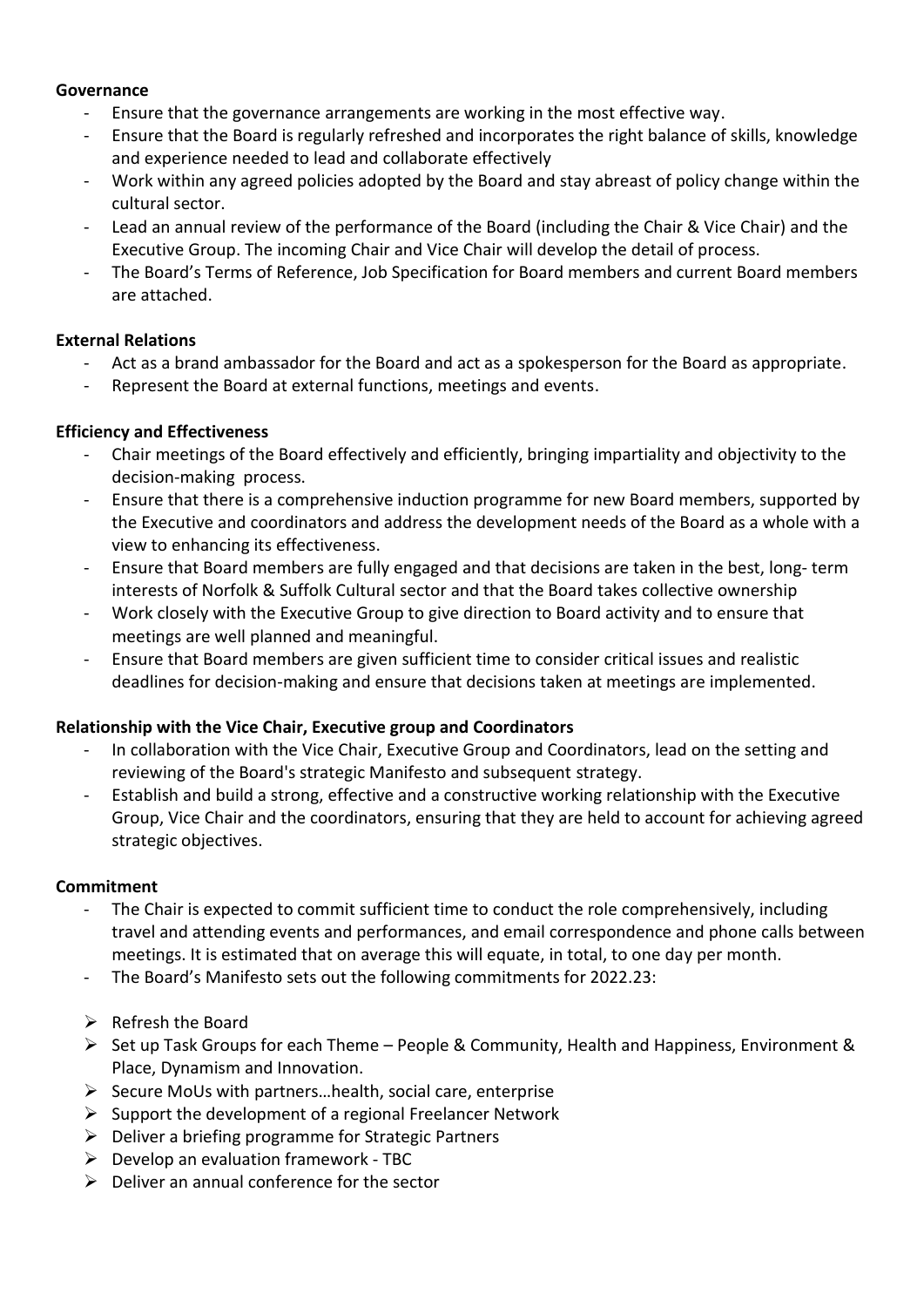### **Personal Qualities**

- Enthusiasm for and commitment to Norfolk & Suffolk Culture Board and its Manifesto.
- National, regional and local knowledge of the cultural sector.
- Leadership skills appropriate to lead a significant, regional network of Chief Executives and Directors working across the cultural sector in Norfolk and Suffolk, including the ability to motivate collaboration and partnership working.
- Ability to foster and promote a collaborative team environment.
- A national profile with strong inter-personal and relationship building abilities.
- Comfortable in an ambassadorial role.
- Strong networking capabilities that can be utilised for the benefit of Norfolk & Suffolk Culture Board.
- Understanding of and commitment to diversity in all its forms.

#### **Experience, Knowledge and Skills**

- Experience of operating at a senior strategic leadership level within an organisation, company or public body.
- Successful track record of achievement.
- Experience of external representation, delivering presentations and managing diverse stakeholders.
- Experience of working with or as part of a Board.
- Significant experience of chairing meetings and events.

#### **3. Application process:**

If you would like an informal discussion about the role with Helen Wilson (Chair of the Board) or a member of the Executive Group before applying, please contact [leanne.goodrum@norfolk.gov.uk](mailto:leanne.goodrum@norfolk.gov.uk) to arrange a mutually convenient time for a telephone or zoom conversation.

To apply please send a letter outlining:

- Your interest in joining the Norfolk & Suffolk Culture Board.
- The specific skills and experience you have that are relevant to the role of Chair.
- Your availability for an online interview during these times: **26th July 3pm – 6pm OR 28th July 9am – 12 noon.** If these dates are impossible we will try to find a suitable time.
- Please also attach your current CV.

Please send your application to: [jayne.knight@suffolk.gov.uk](mailto:jayne.knight@suffolk.gov.ukT) **with the subject heading Application Culture Board Chair** 

#### **The deadline for applications is 20.00 hrs July 12th 2022.**

Applications will be considered by the Board's Executive Group. Suitable candidates will be invited to an online meeting, ideally during these times during these times: **26th July 3pm – 6pm OR 28th July 9am – 12 noon.**

If you have a disability and need any reasonable adjustments to be made for you to be able to participate in the selection process, please contact [jayne.knight@suffolk.gov.uk](mailto:jayne.knight@suffolk.gov.ukT) as soon as possible so we can accommodate your needs.

The Norfolk and Suffolk Culture Board is committed to equality of opportunity in all its practices. We are therefore particularly interested in hearing from candidates from underrepresented groups.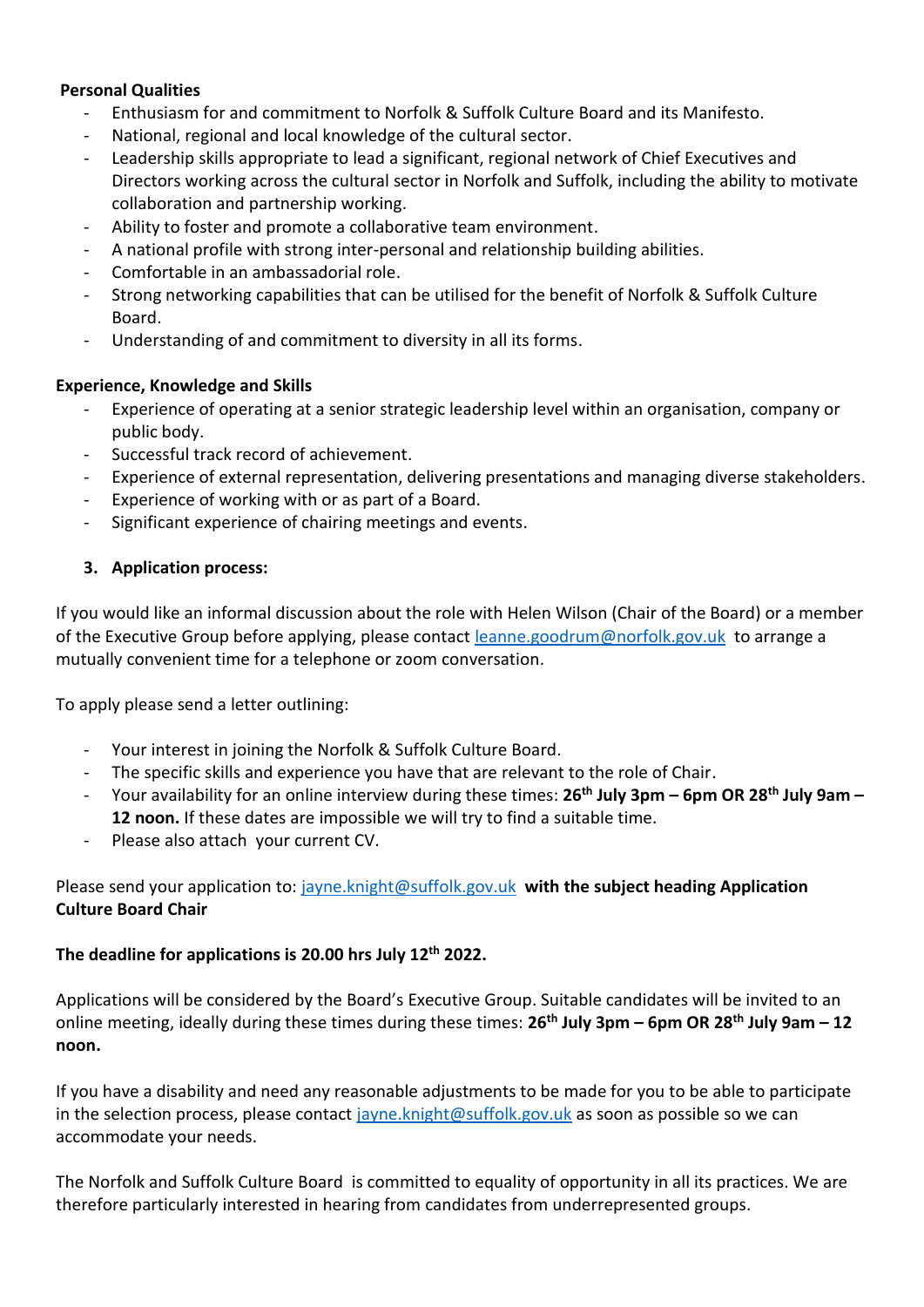#### **Norfolk & Suffolk Culture Board : Terms of Reference All and All and All and All and All and All and All and A**

#### A. **Purpose**

The purpose of the Norfolk & Suffolk Culture Board is to collaboratively build the cultural economy in the area, increasing investment, accelerating inclusive growth, enhancing health and wellbeing, and championing sustainable development. The Board has an overarching objective to enhance the region's cultural profile, nationally and internationally. The Board provides an ambitious leadership platform for culture, working closely with partners to ensure culture drives impact.

# **B. Terms of Reference**

The Culture Board is committed to positioning culture as central to delivering sustainable growth, with a focus on health and wellbeing, inclusion, cohesion and environmental responsibility.

The Culture Board provides the leadership voice for the cultural sector of Norfolk and Suffolk and it plays an ambitious role in advocating for better and smarter investment, stronger partnership working, and a position for culture at the heart of strategic approaches to sustainable growth. This includes close partnership and structured dialogue with:

- 1. The region's cultural sector, inclusive of organisations and enterprises of different scales, art form specialisms and locations, including freelancers.
- 2. The region's key institutions, notably its universities, colleges, health and environment partnerships.
- 3. Arts Council England in the delivery of its 10-Year Strategy *Let's Create* and associated place-based and sector-focused investment.
- 4. County Councils and the region's districts, cities and boroughs, working to ensure the diversity of the region is championed as a distinctive asset, that targeted place-based investment is attracted to the region, and that different types of places are connected to allow for mutually advantageous exchange and development.
- 5. New Anglia LEP in the development and delivery of its economic strategy and recovery plan for the region. The Culture Board advises the New Anglia LEP Board on all cultural matters and develops strategic initiatives to support the delivery of its Economic Strategy and Covid Recovery Plan.
- 6. National and regional organisations, working across sectors where culture is playing a vital strategic role – including health and wellbeing, social care, education and skills, environment and planning, heritage, and key economic drivers from tourism to environmental science, energy and renewables.
- 7. Emergent international partnerships building on existing relations and generating new ones to explore shared values, facilitate knowledge and talent exchange, and enhance the soft power of the region.

These partnerships enable the Board to co-identify and make recommendations for a set of investment and strategic development opportunities for the region, each with a strong cultural dimension.

### **C. Operation**

The Culture Board is made up of up to 19 members. It has a Chair, a Vice Chair and an Executive Group. It is coordinated by the Arts leads from Norfolk and Suffolk County Councils. The Board will determine the frequency and timing of meetings according to the programme of work required. It is expected that there will be at least four meetings a year.

Culture Board membership will be for a period of up to three to five years initially, with an option to be reappointed, twice. No more than a third of the Board will stand down on an annual basis.

Board members will be responsible for attending at least four meetings a year. Members failing to take part in at least four meetings in 12 months will have their membership revoked.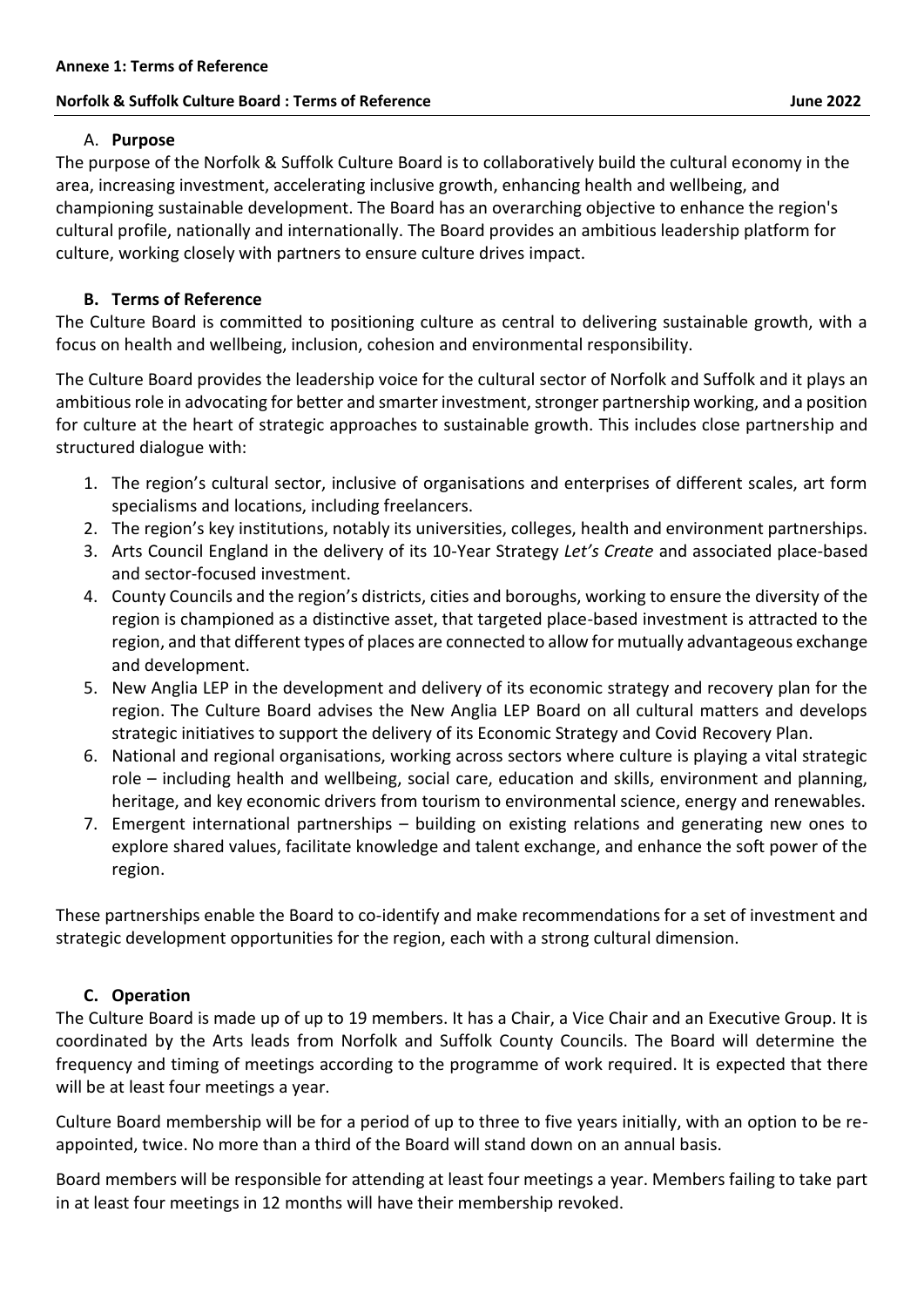Board members from organisations with a turnover above £750k are required to contribute £250 towards the operating costs of the Board, as agreed by the Board.

If a vote is required on any matter, it will be decided on a simple majority with the Chair having the casting vote. Meetings will be quorate if the Chair and at least six Board members from the independent culture sector are present.

New Board members will be inducted by the Executive Group and will be supported by an appropriate 'Board Buddy'.

# **C.1 Chair and Vice Chair**

The Chair of the Board will be an independent cultural/creative lead with a high profile and established track record of positive influence. The Vice Chair will be a Chief Executive/Director from an independent cultural organisation or creative enterprise or an established freelancer.

# **C.2 Board Members**

Board members will be Chief Executives/Directors or established freelancers, working for independent cultural organisations or creative enterprises with a regional profile and senior culture professionals from local authorities delivering major cultural services. Substitution is not acceptable.

Board members will be responsible for making strong links back to their industry and place to ensure broad sector involvement. They will have the responsibility to link with their respective constituencies in Norfolk and Suffolk; and to connect their national and international partnerships to those in the region.

The Board will consist of at least nine, and no more than 19 leaders, drawn from across Norfolk and Suffolk.

Local Authorities – a maximum of 3 Senior Culture Managers, from authorities delivering a major Culture service.

The culture leaders from independent organisations and enterprises will always be in the majority and will include members from a range of cultural businesses, types, sizes and locations.

Board Members will be selected through open recruitment and applications will be reviewed and new members proposed to the Board by the Executive Group. Diversity and inclusion are of primary importance and will inform Board recruitment and renewal. Final decisions will be made by a majority vote of the Board.

Decisions will be based on how well nominated individuals can represent their sector or community of interest and on ensuring a balance of representation across the Board by geography, size of businesses and sector.

### **C.3 Executive Group**

The Board will set up an Executive Group, which will oversee the delivery of the Board's work, in accordance with decisions taken by the Board. The Executive will be made up of:

- The Chair
- **Vice Chair**
- 3 Board members from Suffolk
- 3 Board members from Norfolk
- The Arts Leads from Norfolk & Suffolk County Councils

The Executive Group will meet in between Board meetings and as required. The Executive Group are selected by nomination; at least two Board members and the Chair are required to nominate a Board member to join the Executive Group; final decisions will be made by a majority vote of the Board. Membership of the Executive group will be reviewed every three years.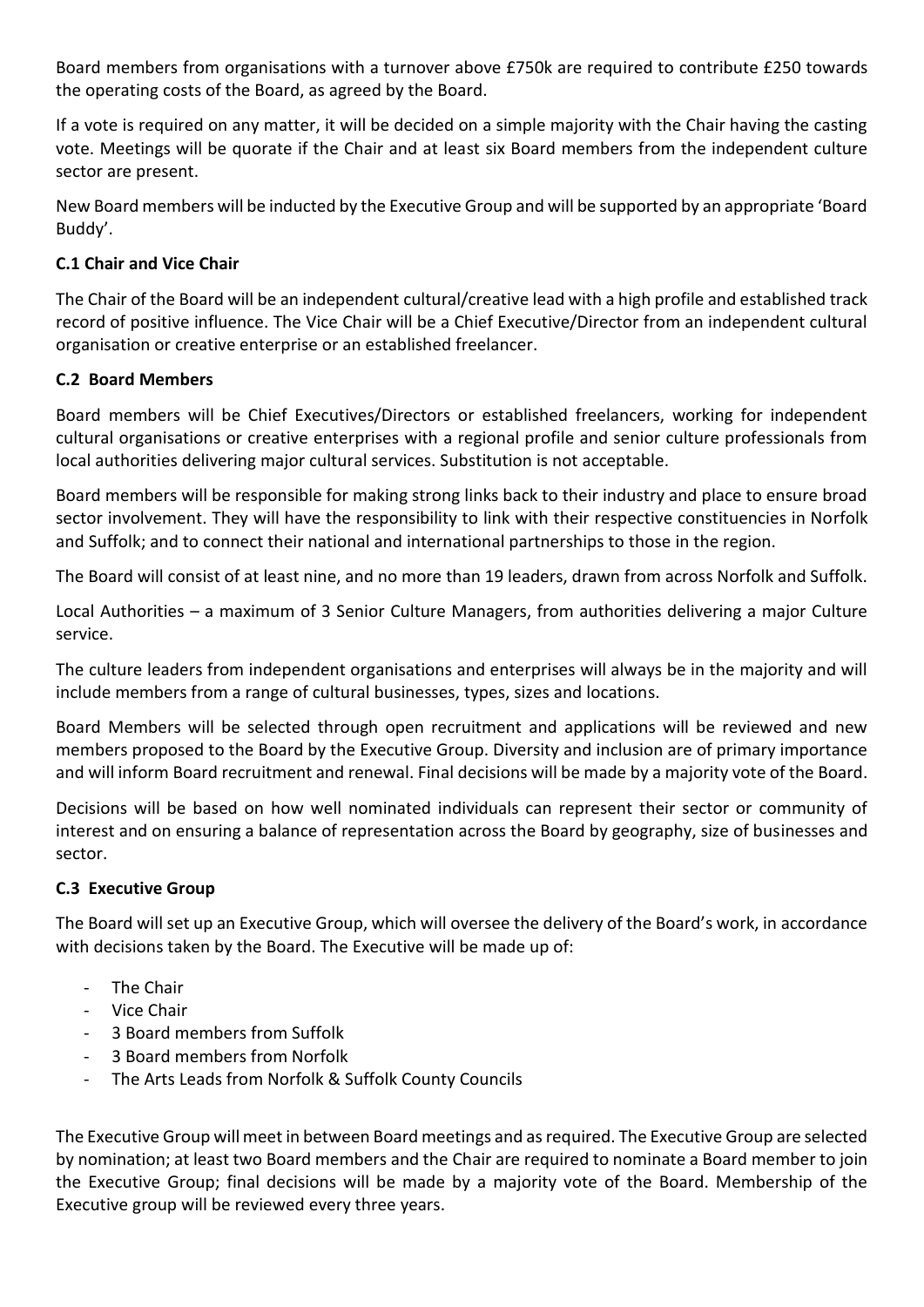Decisions on Executive Group membership will be based on breadth of experience, specialist knowledge and regional & national networks. Diversity and inclusion are of primary importance and will inform Executive nomination.

### **C.4 Co-Opted Specialist Advisors and Observers**

The Board may co-opt up to four specialist advisors to support specific project development and delivery.

The Board may invite observers from other interested parties, on a reciprocal basis and for a fixed period of time. These invitations will be done by nomination; at least two Board members, the Chair and Vice Chair are required to nominate a co-opted advisor or observer.

Decisions on co-opted members and observers will be based on the specialist advice, knowledge and networks required. Diversity and inclusion are of primary importance and will inform nomination.

Co-opted members and observers with a turnover above £750k are invited to contribute £250 towards the operating costs of the Board, as agreed by the Board.

### **C.5 Working Parties**

The Board may set up working parties or subgroups to undertake detailed operational work or project delivery. These will be led by a Board member, have clear Terms of Reference, will include advisers who do not currently sit on the Board and will have a 'task and finish' model: to identify needs, investment opportunities, raise investment and deliver projects/programmes.

The Board will usually nominate working party/subgroup members from within and beyond Board membership, based on the specialist advice, knowledge and networks required.

If a working party is needed before a Board meeting is due, the Chair and Vice Chair will nominate members. Working parties will report back to the Board. There may be occasions where a working party will have delegated decision-making powers. These will be agreed by the Board.

### **C.6 Managing Conflicts of Interest**

Members of the Board are all representatives of their industry sector or community of interest and have a responsibility to act on behalf of their wider constituency at all times in relation to the work of the Culture Board. Members of the Board will be asked to complete an annual declaration of their interests which will be held in a register at one of the County Council offices. Members will be asked at the beginning of each meeting to declare any conflicts of interest pertaining to the agenda items to be discussed. County Council officers will manage this process.

### **C.7 Board Coordination and Support**

The Board will be coordinated and supported by the Norfolk and Suffolk County Council Arts Leads, who will, with the support of the Executive Group, organise meetings, develop and deliver Board projects, act as banker and oversee progress, on behalf of the Board, in accordance with decisions taken by the Board.

### **C.8 Annual Culture Summit**

The Board will hold an Annual Culture Summit: The AGM for the region's cultural sector. This event will review impact over the year and convene a partnership of national, regional and local partners to exchange knowledge and build awareness of the role of culture in driving impact for sustainable wellbeing.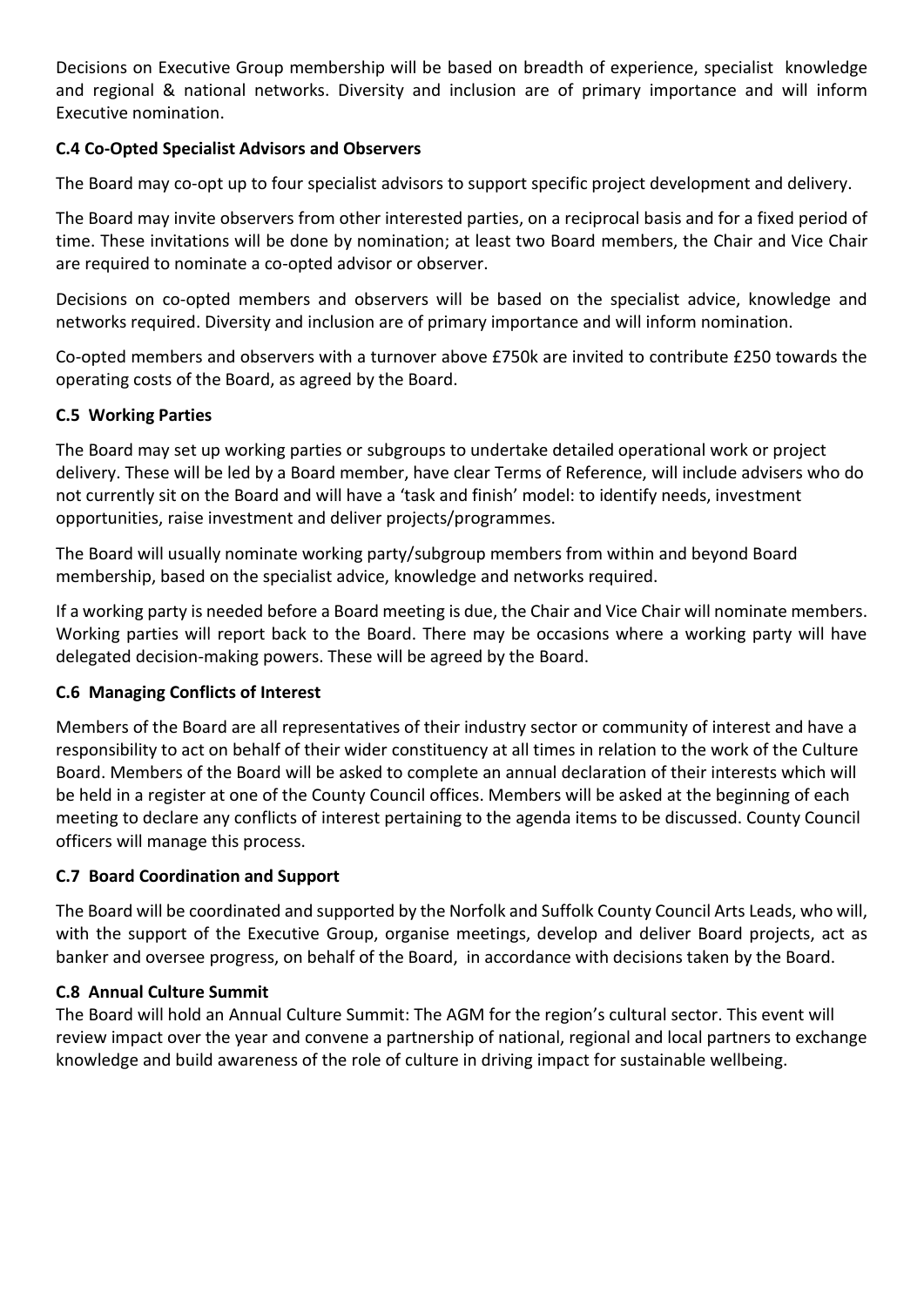|                                                                                                      | <b>Name</b>         | <b>Position</b>                                                     |              |  |
|------------------------------------------------------------------------------------------------------|---------------------|---------------------------------------------------------------------|--------------|--|
| $\mathbf{1}$                                                                                         | Helen Wilson        | Chair                                                               | $\checkmark$ |  |
| $\overline{2}$                                                                                       | Daniel Brine        | Festival Director, Norfolk and Norwich Festival                     | ✓            |  |
| 3                                                                                                    | Brendan Keaney      | Artistic Director and Chief Executive, DanceEast                    | $\checkmark$ |  |
| 4                                                                                                    | Chris Gribble       | Chief Executive, National Centre for Writing                        | $\checkmark$ |  |
| 5                                                                                                    | Joe Mackintosh      | Chief Executive/Artistic Director, SeaChange Arts                   |              |  |
| 6                                                                                                    | Owen Calvert Lyons  | Director, Theatre Royal Bury St Edmunds                             |              |  |
| $\overline{7}$                                                                                       | Jenny Cousins       | Director, The Food Museum                                           |              |  |
| 8                                                                                                    | Clare Hubery        | <b>Culture Manager, Norwich City Council</b>                        |              |  |
| 9                                                                                                    | Sue Simpson         | Regional Director, National Trust East of England                   |              |  |
| 11                                                                                                   | Roger Wright        | Chief Executive, Britten Pears Arts                                 | ✓            |  |
| 12                                                                                                   | Doug Rintoul        | Chief Executive, New Wolsey Theatre                                 | $\checkmark$ |  |
| 13                                                                                                   | Stephen Crocker     | Chief Executive, Norwich Theatres                                   | ✓            |  |
| 13                                                                                                   | <b>Steve Miller</b> | Assistant Director, Culture and Heritage, Norfolk County<br>Council |              |  |
| There is currently room for 6 new members, these will be recruited after the new Chair is appointed. |                     |                                                                     |              |  |

# **Current Observers**

| Sarah Steed   | Business Director NUA, Creative Industries Sector Group |
|---------------|---------------------------------------------------------|
| Hannah Lake   | Interim Director East, Arts Council of England          |
| Julian Munson | Head of Enterprise Zones & Innovation New Anglia LEP    |

# **Specialist Advisors**

| Sarah Barrow | UEA – Higher Education                    |
|--------------|-------------------------------------------|
| Tim Robinson | Tech East - Digital                       |
| Pete Waters  | Executive Director, Visit East of England |

### **Coordinators**

| Jayne Knight | Arts Development Manager Suffolk County Council |
|--------------|-------------------------------------------------|
| Mary Muir    | Arts Development Manager Norfolk County Council |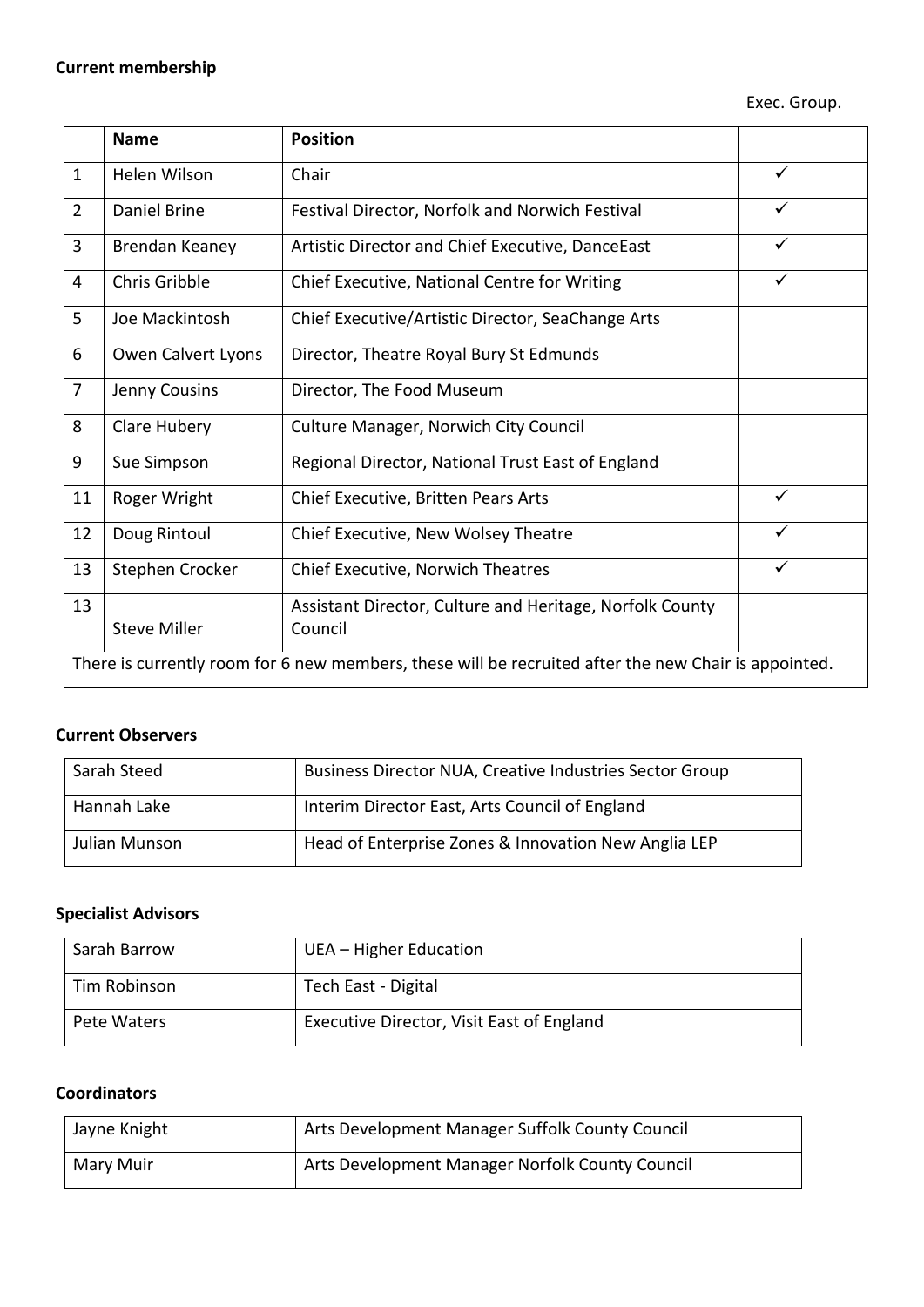### **Annexe 2: Job Specification: Board Member: Norfolk and Suffolk Culture Board**

#### **Time Commitment:**

- At least 4, 3hr Board meetings per year, usually 'live' meetings, with hybrid capacity.
- 1 Annual Conference per year
- Liaison (no more than monthly) with the Coordinating Team and Chair
- Regular, timely liaison with cultural sector, local and other relevant colleagues to ensure broad sector and 'place' involvement with the Board's work.

**Remuneration:** The role of Board member is voluntary. We welcome those working freelance in the sector and offer an annual fee to freelance members of the Board of £1,200, inclusive of expenses, to enable active participation in meetings and the Annual Conference. We will also cover access costs as required.

**Term:** Three to five years. All Board members may stand for re-election**.**

### **Objective**

Board members will be responsible for making strong links back to their industry and place to ensure broad sector involvement. They will have the responsibility to link with their respective constituencies in Norfolk and Suffolk; and to connect their national and international partnerships to those in the region.

The Culture Board provides the leadership voice for the cultural sector of Norfolk and Suffolk and it plays an ambitious role in advocating for better and smarter investment, stronger partnership working, and a position for culture at the heart of strategic approaches to sustainable growth. This includes close partnership and structured dialogue with a wide range of key stake holders.

Overall, the Board actively supports the delivery of the Norfolk & Suffolk Culture **[Board's manifesto](https://nationalcentreforwriting.org.uk/wp-content/uploads/2022/05/CDI_Manifesto_2022.pdf)  ['Culture Drives Impact'](https://nationalcentreforwriting.org.uk/wp-content/uploads/2022/05/CDI_Manifesto_2022.pdf)**.

The purpose of the Norfolk & Suffolk Culture Board is to collaboratively build the cultural economy in the area, increasing investment, accelerating inclusive growth, enhancing health and wellbeing, and championing sustainable development. The Board has an overarching objective to enhance the region's cultural profile, nationally and internationally. The Board provides an ambitious leadership platform for culture, working closely with partners to ensure culture drives impact.

The Culture Board is made up of up to 19 members. It has a Chair, a Vice Chair and an Executive Group. It is coordinated by the Arts leads from Norfolk and Suffolk County Councils.

### **1. Principal Responsibilities**

#### **Strategic leadership**

- Provide leadership across Norfolk & Suffolk, ensuring that Board is recognised and valued across the cultural sector.
- Ensure that the Board provides an ambitious platform for culture, increasing investment, accelerating inclusive growth, enhancing health and wellbeing, and championing sustainable development.
- Support the Board to build effective strategic partnerships with health and wellbeing, Higher and Further Education, Sustainable Growth and Innovation.

#### **Governance**

• Work within any agreed policies adopted by the Board and stay abreast of policy change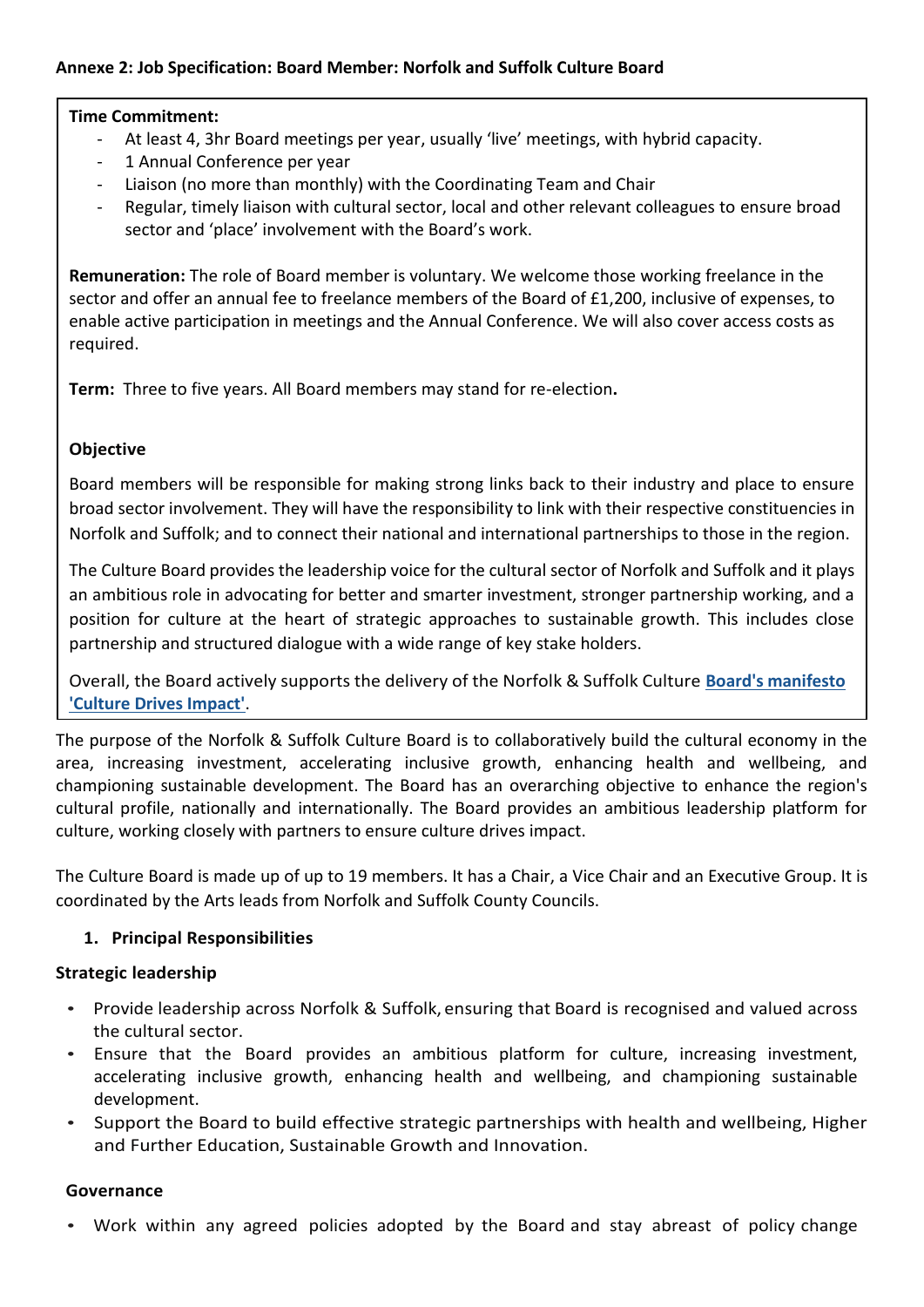within the cultural sector.

• Actively engage in and support, at an organisational and personal level, Board lead projects and initiatives.

# **External Relations**

- Board members will be responsible for making strong links back to their industry and place to ensure broad sector involvement. They will have the responsibility to link with their respective constituencies in Norfolk and Suffolk; and to connect their national and international partnerships to those in the region.
- Act as an ambassador for the Board and be prepared to act as a spokesperson for the Board as appropriate, including representing the Board at external functions, meetings and events.
- Convene and lead working parties as required.

# **Efficiency and Effectiveness**

- Participate in Board meetings effectively and efficiently, bringing impartiality and objectivity to the decision-making process.
- Be fully engaged and ensure that decisions are taken in the best, long- term interests of Norfolk & Suffolk Cultural sector, and take collective ownership of board decisions.
- Work closely with colleagues and networks, ensuring that the Board hears the views of colleagues .
- Prepare for meetings, reading papers and discussing with relevant colleagues and networks.

# **Relationship with the Chair, Board members and Coordinators**

• Establish and build a strong, effective and a constructive working relationship with the Chair, other Board members and the Coordinators, ensuring that the Board delivers against its plans.

### **Commitment**

- Board Members are expected to commit sufficient time to conduct the role comprehensively, including informal consultation with colleagues and networks, attending events and working groups and preparing for meetings. It is estimated that on average this will equate, in total, to 2-3 hrs. per month.
- The Board's Manifesto sets out the following commitments for 2022.23:
	- Refresh the Board
	- Set up Task Groups for each Theme People & Community, Health and Happiness, Environment & Place, Dynamism and Innovation.
	- Secure MoUs with partners…health, social care, enterprise
	- Support the development of a regional Freelancer Network
	- Deliver a briefing programme for Strategic Partners
	- Develop an evaluation framework TBC
	- Deliver an annual conference for the sector

### **Personal Qualities**

- Enthusiasm for and commitment to Norfolk & Suffolk Culture Board and its Manifesto.
- National, regional and local knowledge of the cultural sector.
- Leadership skills appropriate to active collaboration with a regional network of Chief Executives and Directors working across the cultural sector in Norfolk and Suffolk.
- Ability to foster and promote a collaborative team environment.
- Comfortable in a consultative, regional role
- Strong networking capabilities that can be utilised for the benefit of Norfolk & Suffolk Culture Board